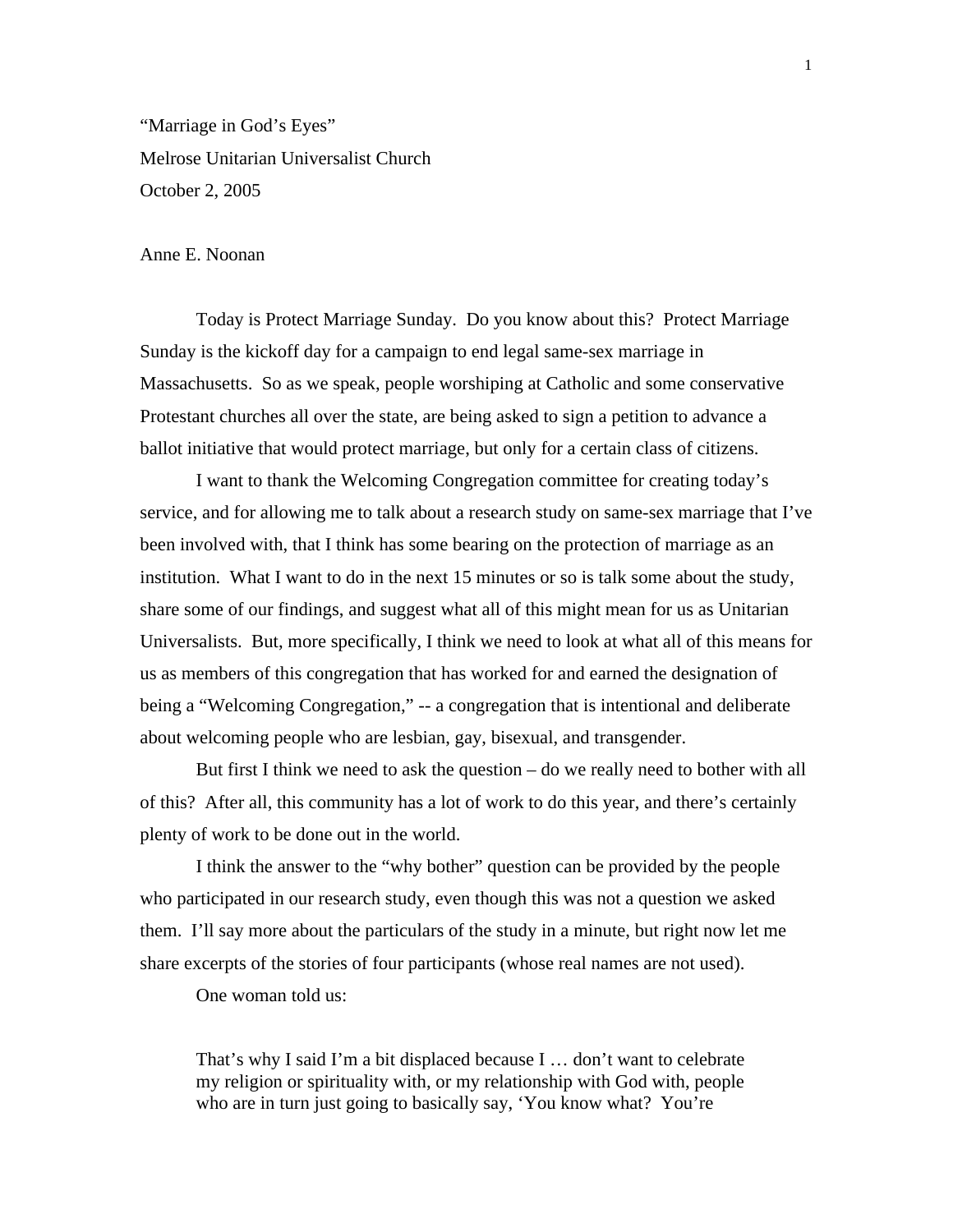going to hell and what you're doing is a sin'. . . .And it makes me sad because … I want to … feel like I am going to be welcome at mass … I want to take part in mass. But even ... when I go [home] and my parents go to mass … I don't want to go. . . . Just because the overall church's stance. And there are other things that I don't necessarily agree with but … that's a pretty big one. Cause I feel like it's personally … attacking.

Another woman said:

We're both practicing Jews. . . .Our rabbi married us and she … couldn't wait. I mean she was so excited and … it was sort of a big deal. And I think the fact that she embraced us in the way she did and that the congregation did and … she asked me to … give a talk at the High Holidays about our marriage. So I did that and people, even now, if I run into them, they'll still say, 'That was incredibly moving.'. . . .It was very meaningful to me to … be able to have a sort of traditional Jewish wedding … and to have a lot of the same rituals that my brother and sister had.

Here is a woman who belongs to a UU church:

We got married spiritually seven years ago. . . . We were recognized within our church community as a married couple, all of these kids recognized us as a married couple, from the spiritual union. . . .. And … everyone was excited that we could legally get married, for us, but … ever since then we've been accepted as a couple, as a married couple.

And finally, here is a man who tried to continue being Catholic and raise his children Catholic, but left the church after his priest delivered a homily highly critical of the court decision that legalized same-sex marriage. He and his partner got married in an Episcopal church, and here he is talking about their wedding.

Jerry and I had tuxes on and we walked down the aisle and it was very awkward. It was very, very awkward … Jerry felt uncomfortable about holding hands in public. Well, I did too... .But we did it - but it was just so awkward. . . .I've always had guilt about being gay and being Catholic and being in a relationship with Jerry. You know, no matter how hard you try or how much you say, "the Church is wrong and I'm right," there's that little voice in the back of your head … "What if they are right and what if you are wrong …What if you are going to hell?". . . .But it was a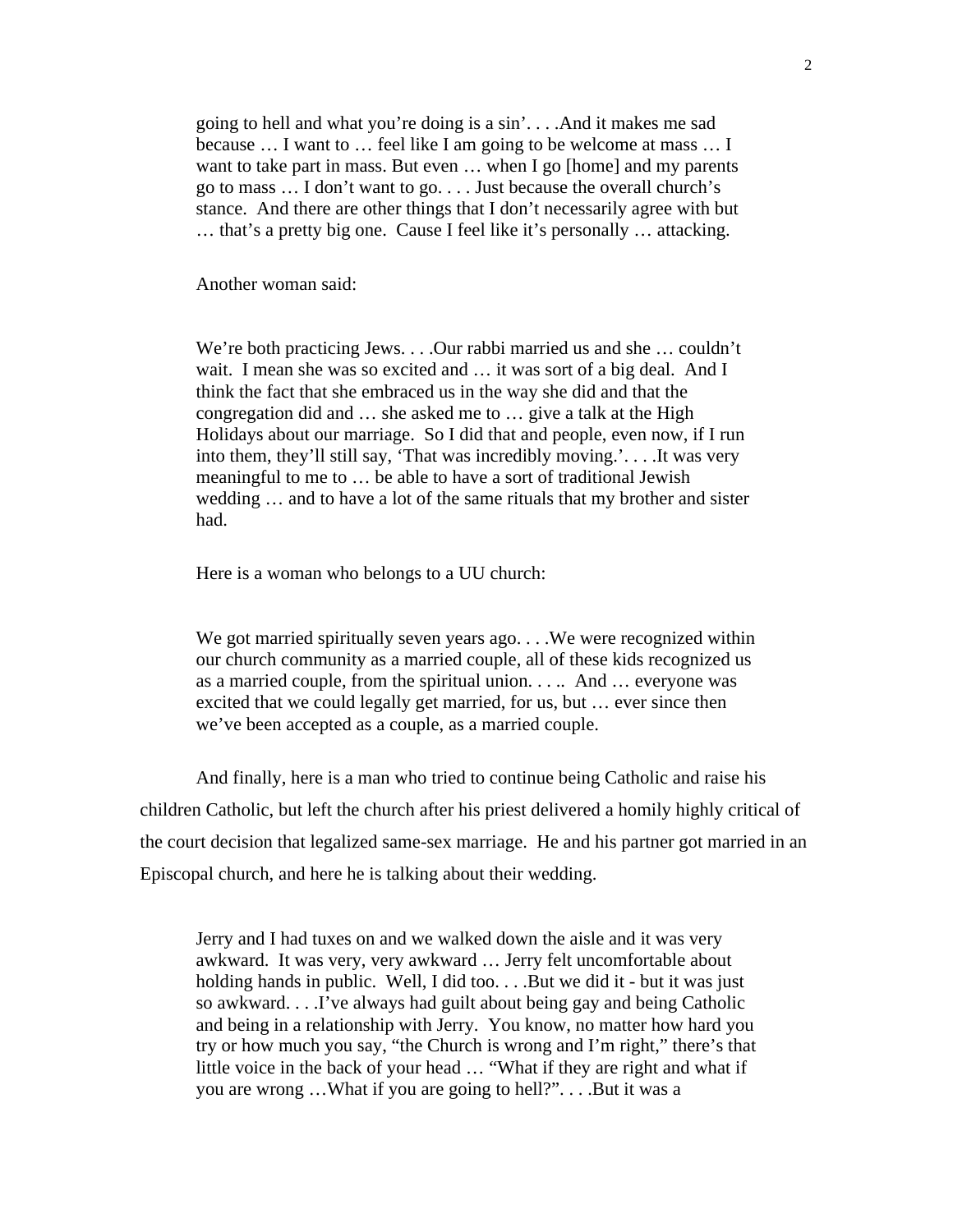wonderful recognition of our love and relationship for one another and I wanted it to be a church. I said it has to be a church because I wanted God to be there. I wanted to be in God's eyes. It has to be in God's eyes.

So should we bother with this Welcoming Congregation business and with the support of marriage equality? On the basis of that data, I would say yes. But I think an even better question is – how can we not bother?

So now that I've given you a taste of the data, I need to back up and tell you a little bit about the study that the data come from. It was an exploratory study of 50 samesex couples in Massachusetts, focusing on their experiences with legalization. The study was conducted by a team of us from the Wellesley Centers for Women at Wellesley College. The team examined multiple aspects of couple's experiences -- I worked on the issue of religion and spirituality with my colleague, Catherine Senghas, who is also a UU divinity student at Andover Newton and a member of the Framingham UU church.

Catherine and I posed a very simple question in our data analysis. We wanted to know if and how the same-sex couples in our study viewed marriage through a religious and/or spiritual lens. In other words, what were their religious/spiritual perspectives on legalized marriage? The analysis that we did was qualitative research, a certain kind of research in which people's words and stories and narratives are the data to be analyzed, and numbers and statistics are less important or not important at all. I should also point out that our sample is not a representative sample, it does not speak for all same-sex couples in Massachusetts. For example, 72% of our sample was married, 64% was female, and people had been together anywhere from 2 to 40 years, with an average of just over 10 years. Most participants were middle-aged, white, and middle class, although we did have some diversity along those lines.

I also need to tell you something about how people described themselves in terms of religion and spirituality. About 30% of the sample said they had no identification with a religious tradition, 22% identified as Jewish, 14% as UU 10% as Catholic, 10% as Episcopal/Anglican, and 5% as Protestant. Another 10% of the sample consisted of people who held specific beliefs but did not affiliate with a faith tradition. In terms of participation, 27% of the sample reported they were actively involved in a faith community.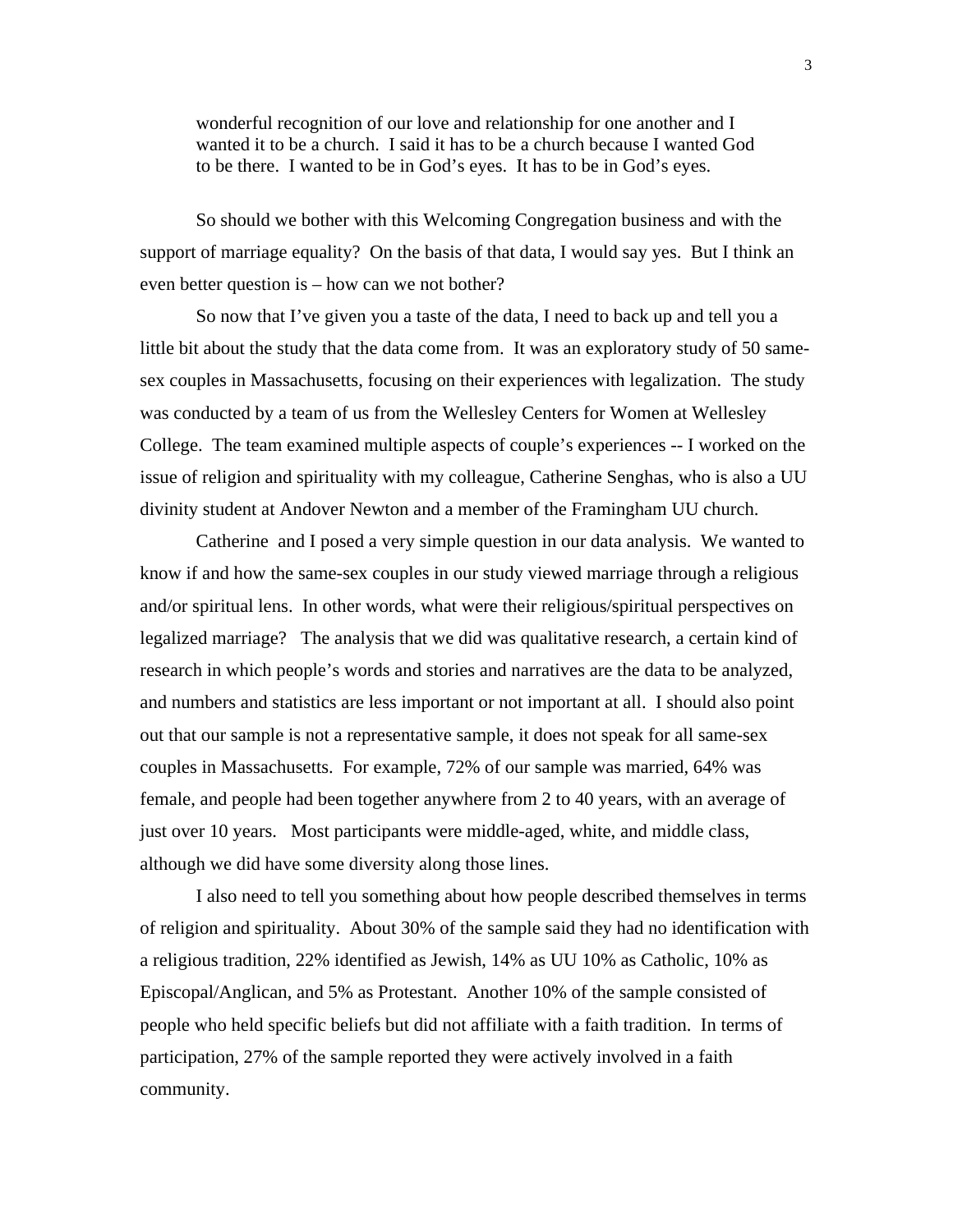The first thing we found in people's narratives about religion and spirituality was a whole lot of complexity. Religion and spirituality was connected to the way people experienced the legalization of same-sex marriage in a variety of ways. For those couples who decided to get married, for example, it influenced the design of their ceremonies. Some told us things like "there was no invocation of God," while the man you heard from earlier talked about needing to get married "in God's eyes."

Religion also figured into people's decision-making about marriage, and into their beliefs about marriage as a social institution. And it was not just their own religious or spiritual beliefs and practices that mattered. People reported being highly influenced by their families of origin, by the religious communities that they were a part of, by organized religion of all stripes, by the voices of religious leaders in the media, and by more macro-level cultural ideas about the bible and homosexuality and marriage.

Now you'll remember that not everyone in this study identified with a religious tradition. So maybe our most important finding is the extent to which religion influenced the experience of legalization, even among people who said they were not religious or spiritual. More specifically, there were several couples who told us that religion had figured into their decisions not to get married, that marriage as an institution was too religious, or that religions had too much say about the institution, and that kept them away from it. So one of the things we're hearing from these people on the forefront of legalization in our state is that religion is getting in the way of legal marriage. Religion – even for people who don't describe themselves as religious – is getting in the way of an institution that only the state has the authority to provide access to. Today's signaturegathering activity in many churches across Massachusetts shows that religion, at least some pockets of it, has every intention of getting in the way of legal marriage. And what our data show – even before the first signatures were gathered – is that it's working, at least for some people. And if it was working last year when we collected our data, how well will it be working next year and all the years leading up to this proposed 2008 ballot initiative?

It will probably not come as a surprise to you that many of our research participants felt very strongly that religious marriage and civil marriage were two separate things that should be kept separate. One married woman told us: "I don't think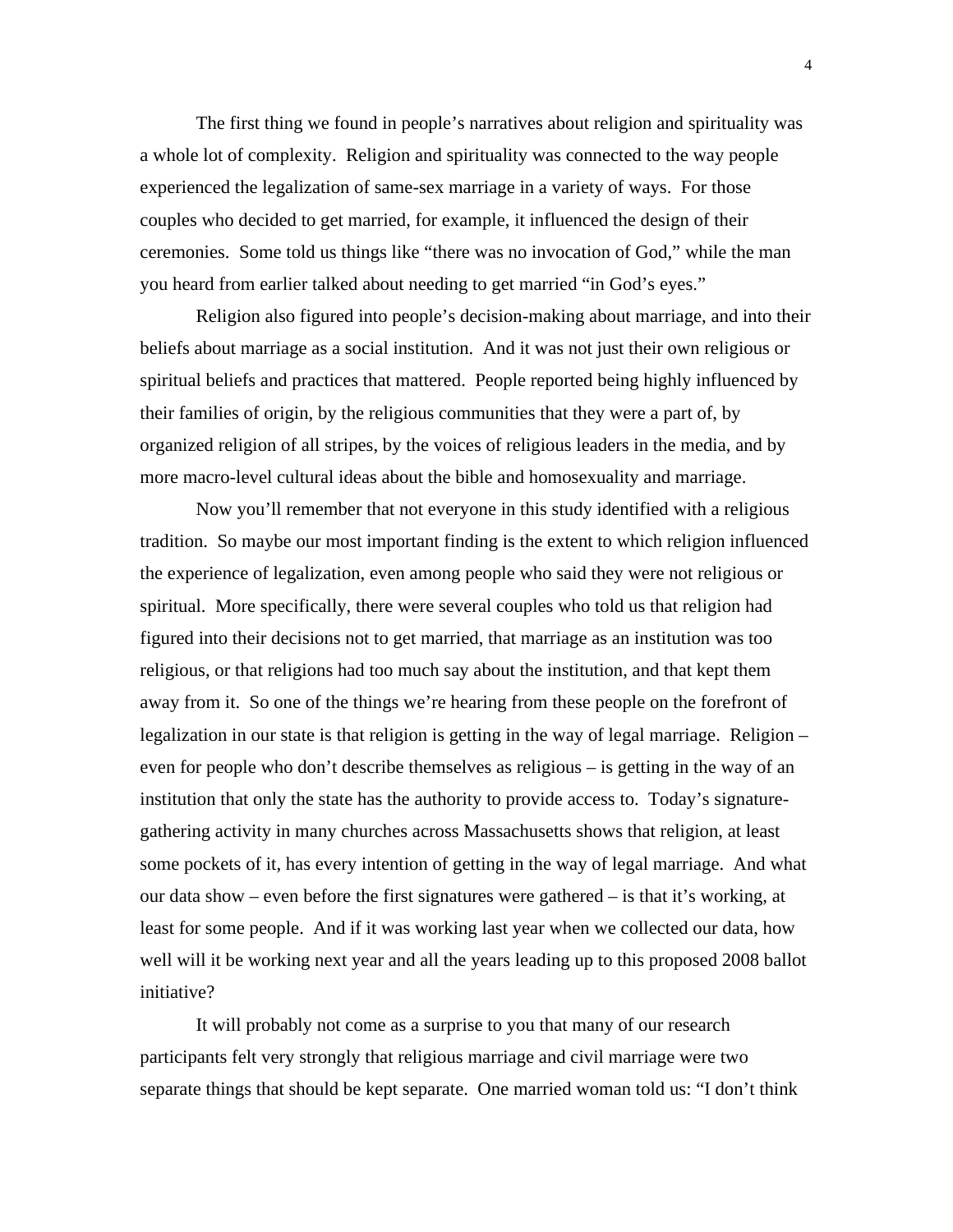religion ... and the state need to be anywhere near each other." An unmarried woman said: "Our stance is ... damn it! Separation of church and state... .Defining marriage between a man and a woman … that's a biblical interpretation. It's the bible. . . .That's the thing that just drives us crazy." Many expressed the view that civil marriage should be everyone's right. Couples could decide whether to involve religion, and individual religions could decide whether to be involved, but civil marriage was widely seen as a fundamental civil right.

So what do we do about all of this? What do we do about it as Unitarian Universalists, one of the few faith traditions that support same-sex love and relationships and marriage? Luckily, this is not a wheel that has to be re-invented, it is more a bandwagon that can be jumped on. And I don't say that with the negative connotation of blindly following along and not asking questions and not registering disagreements where they exist. I say that to remind you that our denomination has been, is, and will continue to be on the forefront of this movement, and it's not hard to plug into that world, especially in the Boston area. You may also know that there's a Religious Coalition for the Freedom to Marry that consists of religious leaders from a variety of faith traditions – Baptist, Buddhist, Catholic, Episcopal, Jewish, United Church of Christ, Lutheran, Presbyterian, Methodist, Quaker, and of course Unitarian Universalism. And on a very exciting note, the Catholic members of that coalition are gathering their own signatures right now, to ask their fellow Catholics to support marriage equality for same-sex couples in Massachusetts. And their statement is compelling and beautifully worded and I urge you to check it out.

If it's more general activism around equal marriage that appeals to you, you can check out the Freedom to Marry Coalition website at equalmarriage.org. Our own Welcoming Congregation committee can help you gain access to any of these pockets of activism, so talk to them, ask them questions, read the emails that they post, or get on the Orange Line with them when they go to the state house next.

So maybe that's the easy question, what can UUs do? Maybe the more difficult question is -- what do we do about this issue as members of this congregation, in this very community, where there are 3 Catholic churches in a 2-3 mile radius of this church, and where the vast majority of us in this congregation are not lifelong UUs. Let's try a show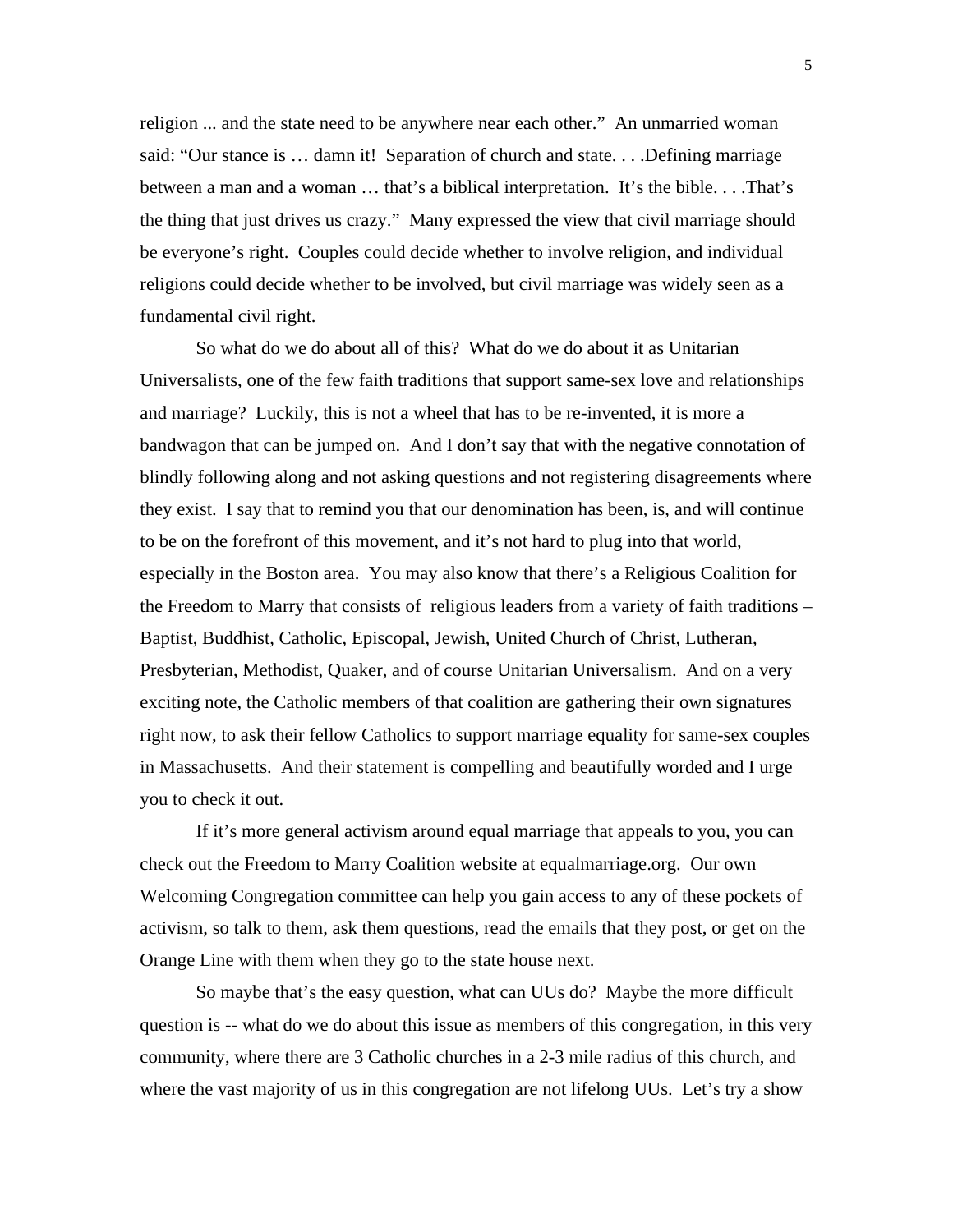of hands here. How many of you were raised in a faith tradition that opposes same-sex marriage? If you're sitting towards the front, turn around and look at the hands raised.

My mother and some of my siblings were mailed letters from their bishop in the past few weeks asking them to sign the petition at mass today. And I don't mean to pick on Catholics because it hurts to be an ex-Catholic and to hear Catholic-bashing at your new church. But I think we have a special obligation, a sacred obligation even, to look into our own upbringings, into our own families of origin, and into our own neighborhoods in this city, where cars bear the bumper sticker: "Melrose, One Community Open to All." And I think we need to get talking with people, lots of people.

Now, clearly, there are some people out there who are steadfast in their opposition to same-sex marriage. You may decide not to put your energy there, and I hear you. If people believe that same-sex marriage is a violation of God's plan for us, even the most elegant and well-reasoned UU argument will fall flat. But lots of people out there are ambivalent, and some are downright confused. And I believe that it is exactly this ambivalence and confusion that presents the most danger. The leaders of the opposition to marriage equality are feasting on that ambivalence and on the short American attention span. And they are doing so in language that is clear and appealing and harmlesssounding. And it is anything but harmless. Protecting marriage sounds great, unless you come to believe that it's people who need to be protected.

Our study, and plenty of other work, has shown that many lesbian, gay, bisexual, and transgender people have a strong desire to have religion in their lives and in their relationships. Many are involved in faith communities and some are happy with mostly private practice and reflection. But many don't know how to meet this need in their lives while also meeting their needs for intimacy and love. Or they are too frightened. For many people, their religious identities and their sexual identities are in constant and noisy conflict with one another. And I really do think we can help.

One possible solution would be to simply increase our outreach efforts and make sure every LGBT person, family, and couple knows we are out here. But the truth of the matter is, even if we want all of "them," they may not want us. As one of our participants said: